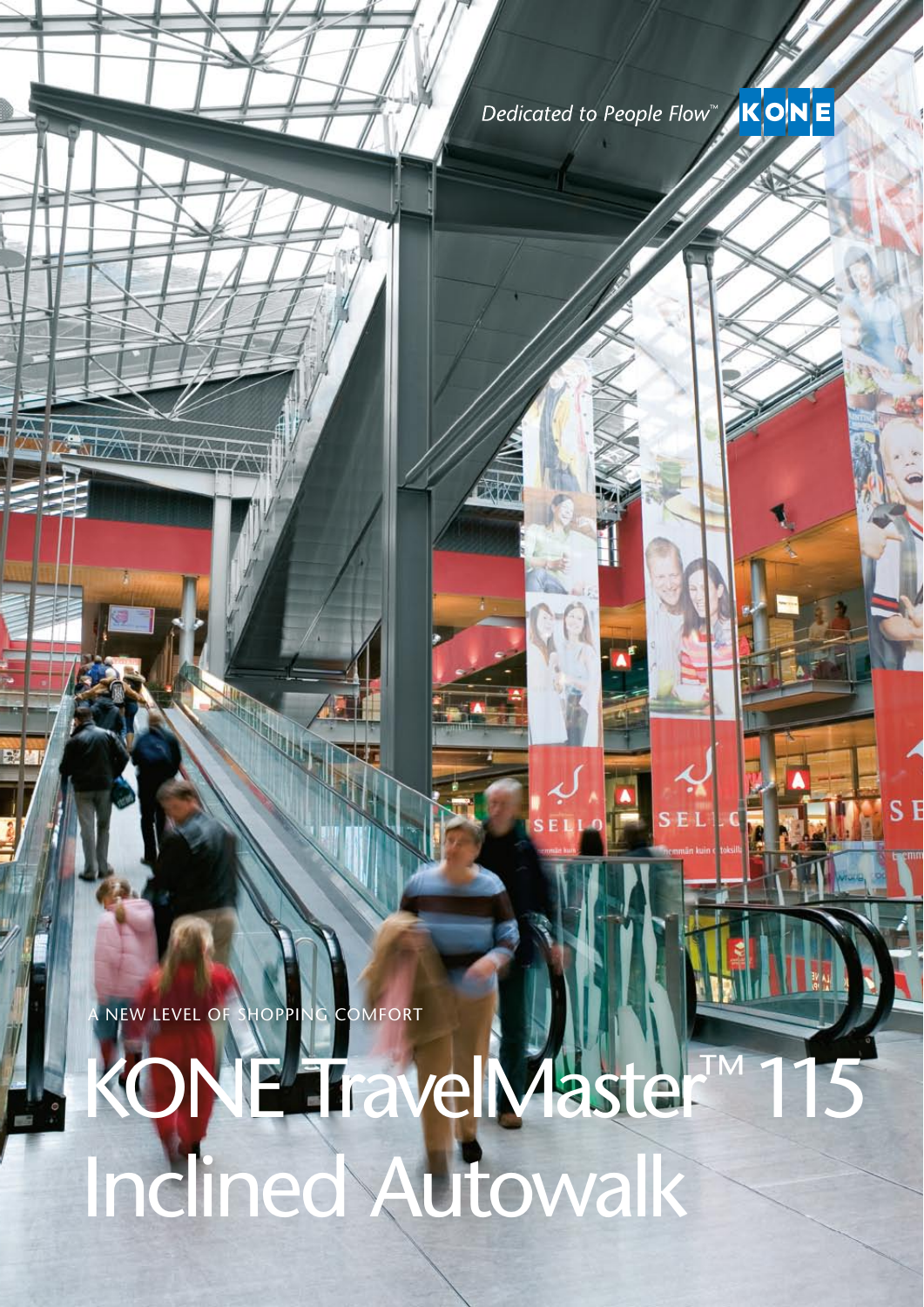

#### **Tailored for the retail environment**

- Timeless design that complements the architecture of any building
- Smooth ride with synchronized handrail speed to maximize safety
- Numerous lighting options that guide the

customers and enhance the shopping atmosphere

- Proven KONE technology, renowned for safety and efficiency
- • Maximum availability through advanced control system
- Fast and effective troubleshooting through built-in diagnostics

#### **Ecologically designed for efficiency**

- Environmental and fire safety with the optional lubrication-free chain
- KONE expertise to ensure a lifetime of reliable performance
- The industry's longest oil change intervals

#### **Uncompromising reliability**

- • Optional stainless steel cladding and skirts for increased durability and style
- Semi-outdoor operation, even in compromising conditions, through optional weatherproofing

## **Future-proof investment**

- KONE's focus on low lifecycle costs and modernization possibilities ensure a sound return on investment
- KONE is your global partner and can offer 24-hour call centers and matching spare parts availability



# made easy

The KONE TravelMaster™ Inclined Autowalk brings a new level of simplicity and comfort to shopping. It allows easy and safe access to all parts of the building, even when moving with a loaded cart or trolley.

Blending engineering know-how and style, this reliable and durable solution from KONE, a globally recognized escalator and autowalk specialist, is an asset to any quality shopping experience.

Maximum safety is built into the design of the KONE TravelMaster™ Inclined Autowalk and ensured through rigorous testing under real on-site conditions.









### **List of available options**

- • Continuous handrail lighting
- • Spot skirt lighting
- Comb lights
	- Pallet demarcation lights
	- Different skirt materials and colors
	- Stainless steel access covers
	- Yellow combs
	- Black painted pallets
- Yellow pallet edge demarcations
- Primed and stainless steel cladding
- Skirt brush deflector guard
- Diagnostic display
- Phase failure device
- Remote stop relay
- Lubrication-free chain
- Weatherproofing options
- Optional 1-2 level steps on upper and lower landing for extra safety and comfort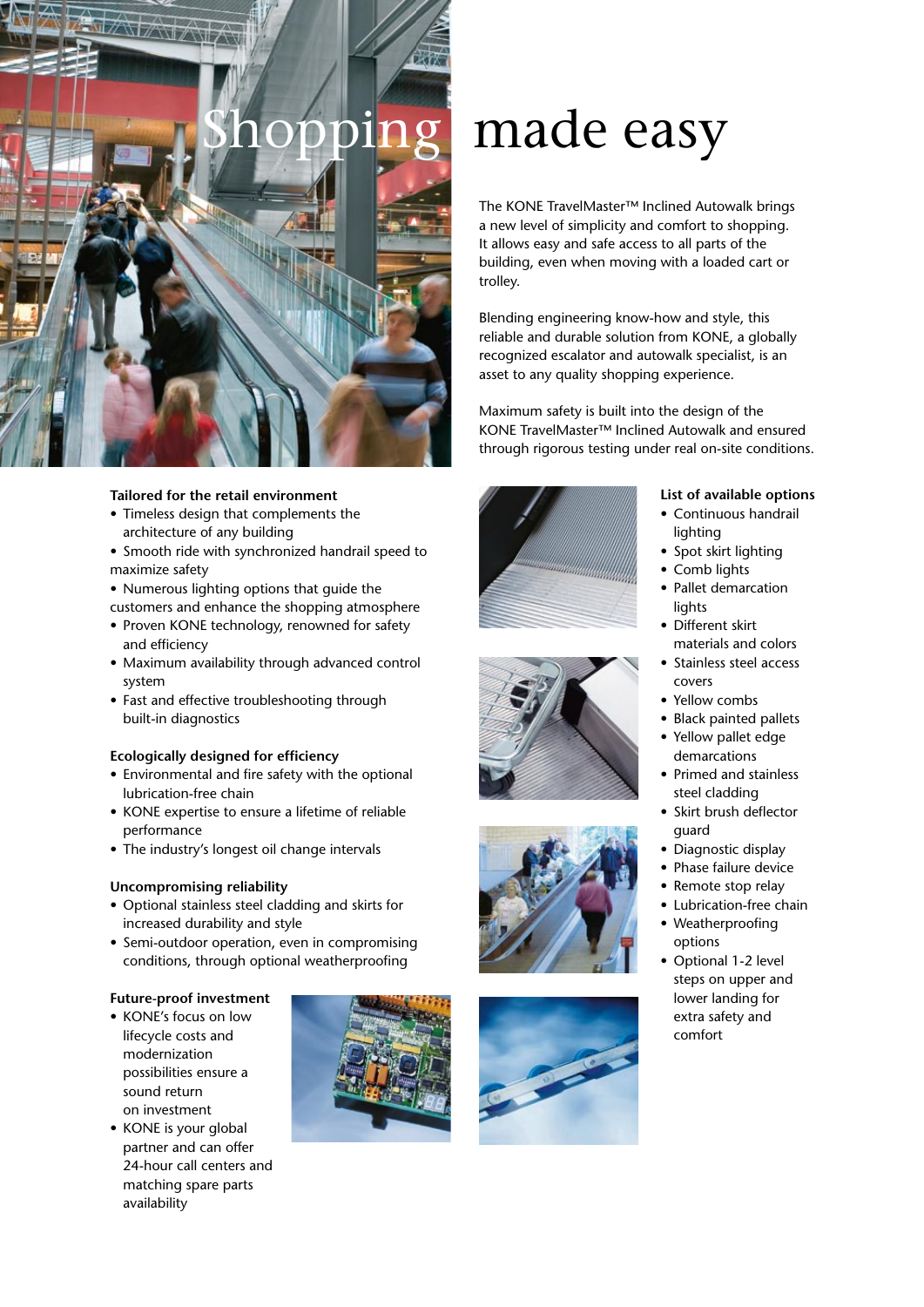# KONE TravelMaster™ 115 Inclined Autowalks

| Inclination  | <b>Horizontal Pallets</b> | AA  | <b>BB</b> | CC   | <b>DD</b> | EE.  | FF.       |
|--------------|---------------------------|-----|-----------|------|-----------|------|-----------|
| $12^{\circ}$ | $0 - 1$                   | 332 | 332       | 763  | 2233      | 5670 | 4.705*H   |
|              | $1 - 1$                   | 482 | 332       | 2467 | 2233      | 7380 | 4.705*H   |
|              | $0 - 2$                   | 332 | 332       | 763  | 2775      | 5670 | 4.705*H   |
|              | $1 - 2$                   | 482 | 332       | 2467 | 2775      | 7380 | 4.705*H   |
|              | $2 - 2$                   | 482 | 332       | 2835 | 2775      | 7750 | 4.705*H   |
| $11^{\circ}$ | $0 - 1$                   | 332 | 332       | 827  | 2430      | 6150 | 5.145*H   |
|              | $1 - 1$                   | 482 | 332       | 2685 | 2430      | 8010 | 5.145*H   |
|              | $0 - 2$                   | 332 | 332       | 827  | 3020      | 6150 | 5.145*H   |
|              | $1 - 2$                   | 482 | 332       | 2685 | 3020      | 8010 | $5.145*H$ |
|              | $2 - 2$                   | 482 | 332       | 3085 | 3020      | 8410 | 5.145*H   |
| $10^{\circ}$ | $0 - 1$                   | 332 | 332       | 905  | 2666      | 6730 | 5.671*H   |
|              | $1 - 1$                   | 482 | 332       | 2946 | 2666      | 8770 | 5.671*H   |
|              | $0 - 2$                   | 332 | 332       | 905  | 3315      | 6730 | 5.671*H   |
|              | $1 - 2$                   | 482 | 332       | 2946 | 3315      | 8770 | 5.671*H   |
|              | $2 - 2$                   | 482 | 332       | 3386 | 3315      | 9210 | 5.671*H   |

| <b>Basic data</b>       |                                            |  |  |  |  |
|-------------------------|--------------------------------------------|--|--|--|--|
| Vertical rise           | $2-6$ m                                    |  |  |  |  |
| Number of level pallets | 0 bottom/1 top                             |  |  |  |  |
| Inclination             | $10^{\circ}$ , $11^{\circ}$ , $12^{\circ}$ |  |  |  |  |
| Speed                   | $0.5 \, \text{m/s}$                        |  |  |  |  |
| Pallet width            | 800 mm, 1000 mm                            |  |  |  |  |
| Balustrade type         | <b>Glass</b>                               |  |  |  |  |
| Balustrade height       | 1000 mm                                    |  |  |  |  |
| Code                    | <b>EN115</b>                               |  |  |  |  |

| Pallet width |      |      |  |  |  |  |
|--------------|------|------|--|--|--|--|
|              | 800  | 1000 |  |  |  |  |
| А            | 800  | 1002 |  |  |  |  |
| $B***$       | 1302 | 1500 |  |  |  |  |
| $***$        | 1362 | 1560 |  |  |  |  |

All dimensions in millimeters

For other truss packages, please contact your KONE representative \*\* with special outer cladding add 20 mm per side